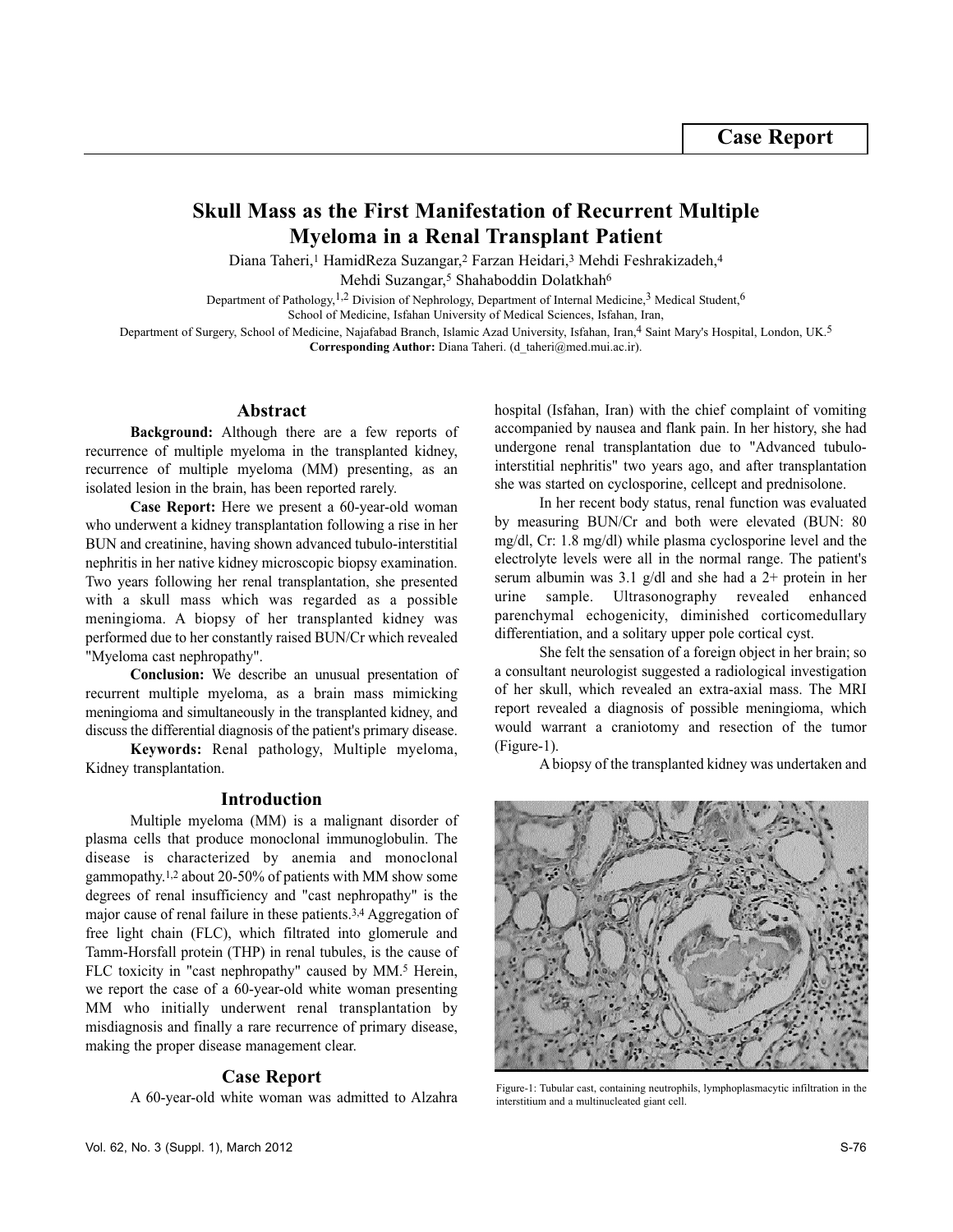

Figure-2: Tubular casts, containing neutrophils, lymphoplasmacytic infiltration in the interstitium.



Fig 3: Tubular cast, containing neutrophils, lymphoplasmacytic infiltration in the interstitium. The glomerulus is intact.

we reviewed paraffin embedded formalin fixed sections, stained with Hematoxylin and Eosin (H&E), Periodic acid Schiff (PAS), Jones and Masson trichrome in which, 46 glomeruli were present with no conspicuous changes by light microscopy. There was patchy mild to moderate interstitial fibrosis and mild edema with an accompanying diffuse moderate lymphoplasma cells and neutrophil infiltration. Some tubules contained typical large/elongated brittle casts with fractures and giant cells at both ends and some casts contained neutrophils. Occasionally multinucleated giant cell reaction was seen in the interstitium (Figures 2-4).

Immunofluorescence for IgG, IgA, IgM, C3, C4, C1q and fibrin showed no significant staining and the diagnosis of "Myeloma cast nephropathy" was made by nephro-pathologist. Soon after, bone marrow aspiration and vertebral bone biopsies



Figure-4: Axial T1 and T2 weighted (A, B), and sagittal T1 weighted (C) MRI images: There is a frontal high convexity, extra-axial lesion at the right side. It is isosignal with the gray matter in T1 and T2 weighted sequences. No adjacent gliosis is noted. One may presume it as meningioma.

were performed and during microscopic evaluation, diffuse neoplastic proliferation of plasma cells was observed. These cells had a scanty cytoplasm with moderately large and peripherally located nucleus. In immunohistochemical (IHC) staining, these cells showed diffuse positivity for CD 138. Serum protein electrophoresis showed monoclonal proteins (M proteins) in the blood.

Rouleaux formation was clearly seen in her peripheral blood smear (PBS). The previous sections of her native kidney biopsy (which was initially reported on 2 years before this episode) was reviewed again which suggested the main differential diagnosis of "Myeloma cast nephropathy".

The patient was referred to the oncology team and she was started on dexamethasone, underwent plasma pheresis, and because of the advanced stage of the disease, the immunosuppressive agents were discontinued. Thalidomide was also added to the treatment regimen and the brain lesion began to regress. The patient was scheduled for permanent dialysis (three times a week). Three-year follow-up patient did not show any similar condition or recurrence of disease.

## **Discussion**

Management of myeloma cast nephropathy is a medical emergency, because of its poor prognosis, when a patient become dialysis dependent (about 3.5 months).<sup>6</sup>

Renal failure, caused by "FLC and THP cast", may be the first and sometimes the only clinical manifestation of MM. These casts are surrounded by macrophage and multinucleated